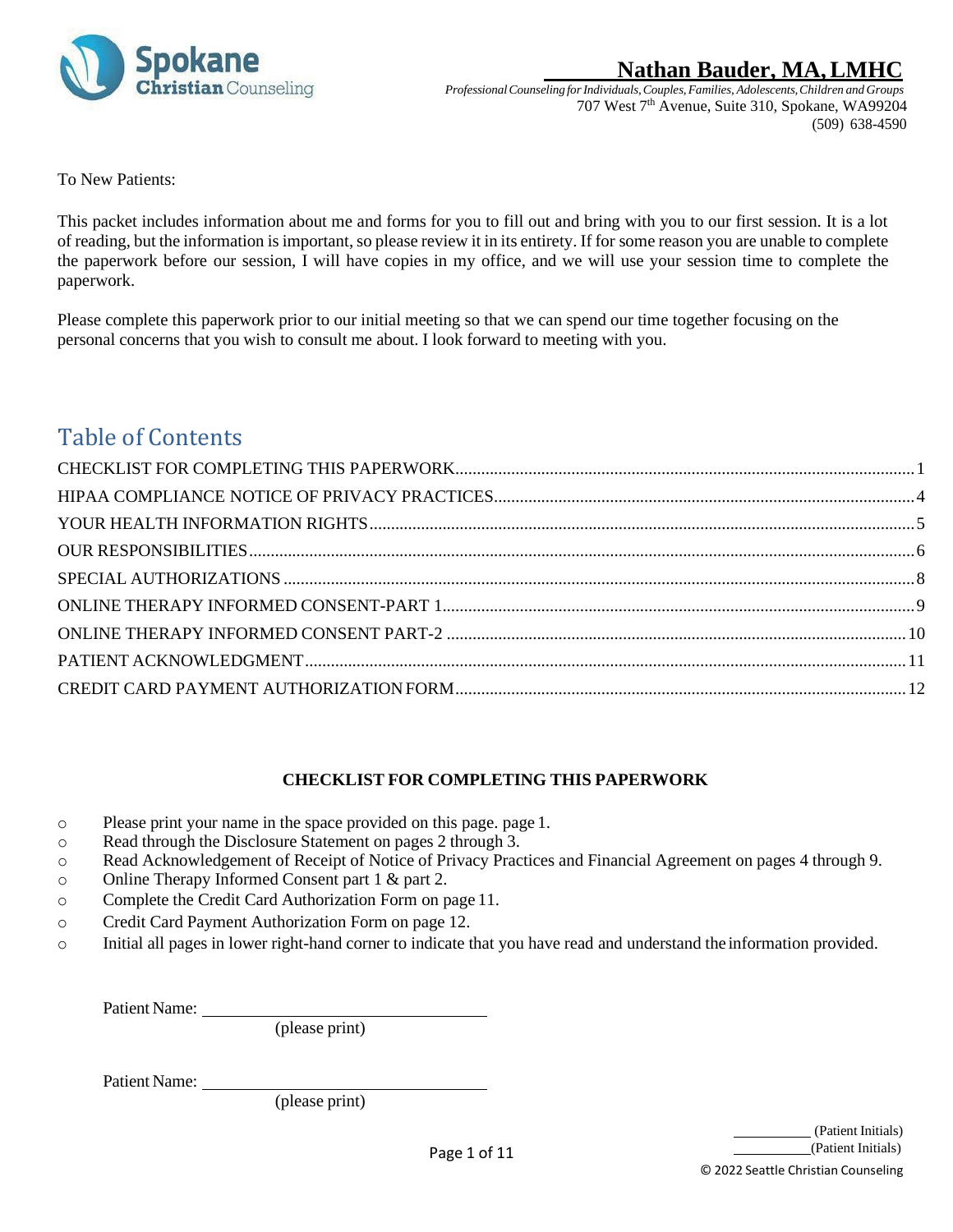

*ProfessionalCounseling forIndividuals,Couples,Families, Adolescents,Children and Groups* 2426 South Dishman Mica Road, Suite 2, Spokane Valley, WA 99206 707 West 7<sup>th</sup> Avenue, Suite 310, Spokane, WA99202 (509) 638-4590

### **DISCLOSURE STATEMENT**

### **Counselor Training, Counseling Orientation, General Information, and Counseling Fees**

**Training and Degrees:** I received my Master of Arts degree in Clinical Mental Health Counseling from Northern Arizona University and my Bachelor of Science degree in Psychology from Montana State University Billings. I am also a Nationally Certified Counselor with Gottman Method Couples Therapy (Certified Level 1). In addition, I've received multi-cultural training through Native Americans for Community Action, Dialectical Behavioral Therapy training through Passages (a female in-patient treatment facility), and Matrix Relapse Prevention and STOP Program training (domestic violence therapy). I have been working in the counseling field since 2011 including roles as a community health specialist and behavioral health technician. Through my mental health tenure, I have worked in community mental health centers, inpatient treatment centers, Native American specific clinics, court mandated services, and federal treatment centers. I practice under the title of a Washington State Licensed Mental Health Counselor (LH61264156.) Seattle Christian Counseling, PLLC provides office space and administrative support to Annapurna Counseling, PLLC. Annapurna Counseling, PLLC is responsible for all patient care.

**Counseling Orientation:** A Christian approach to counseling offers the hope of everlasting life that feels like sunshine after the rain. There is an honesty beyond the scope of therapy that lies in the faith of knowing that our life circumstances are in the hands of our Creator and that He loves us more profoundly than we could ever know. As an insight-oriented therapist, I consistently use Rogerian, Existential, Gestalt, Adlerian, and Jungian orientations in session depending on my clients' needs and circumstances.

**Fees:** The fee for counseling is **\$140** per 50-minute session for individuals and couples. Initial sessions are run in the 53 minute session format. Fees are adjusted annually on January 1 and will not increase more than 10% per year. Payments (cash, check, or credit) are to be made at the beginning of each session. In addition to your session fee, there will be a fee for using your credit card, which will be the exact amount the credit card company charges Seattle Christian Counseling. Fees change regularly but will range between 2.5%-4% of your transaction. If you would like to know the exact current rate, please ask your therapist at the time of your appointment. A \$30 fee will be charged for returned checks. Unpaid balances incur the maximum finance charge allowed by law after 30 days. Outstanding balances may be sent to a collection agency.

**Missed Appointments:** In the event that you are unable to keep an appointment, please notify me via phone a minimum of three days (72-hours) in advance. E-mail and text messages are not adequate notice. **If you miss your appointment for whatever reason and fail to give me adequate notice, you will be responsible for the full fee for the session.** If you are late, I will still stop at our regular ending time in order to keep my schedule, and you will still be required to pay for the entire session. In the event of a missed appointment, the bill will reflect a late cancellation instead of a clinical session. Most insurance companies will not reimburse for missed appointments. If I have an emergency, I will notify you as soon as possible of my need to reschedule our appointment.

**Termination of Treatment:** When you wish to terminate treatment, please give a minimum of one week's notice. You may terminate treatment at any time without moral, legal, or financial obligation beyond payment of services already rendered. It is expected that we will discuss the prospect of termination so that both parties will be clear about any details that need attention as part of the termination process. If you fail to schedule a future appointment, cancel a scheduled appointment, or fail to keep a scheduled appointment and do not contact me within 30 days of the date of last recorded contact, it will be understood that you have terminated treatment. I shall have no further obligation to you once treatment has been terminated.

**Testifying in Court:** If you become involved in any legal proceedings that require my participation, you will be expected to pay for all of my professional time. This includes any preparation and transportation time, even if I am called to testify by another party. Because of the difficulty of legal involvement, I charge \$185 per hour for preparation and travel, for attendance (waiting and participation) at any legal proceeding. Having said this, I am not a certified child custody evaluator and will be unable to help you legally if this is your purpose in pursuing treatment with me.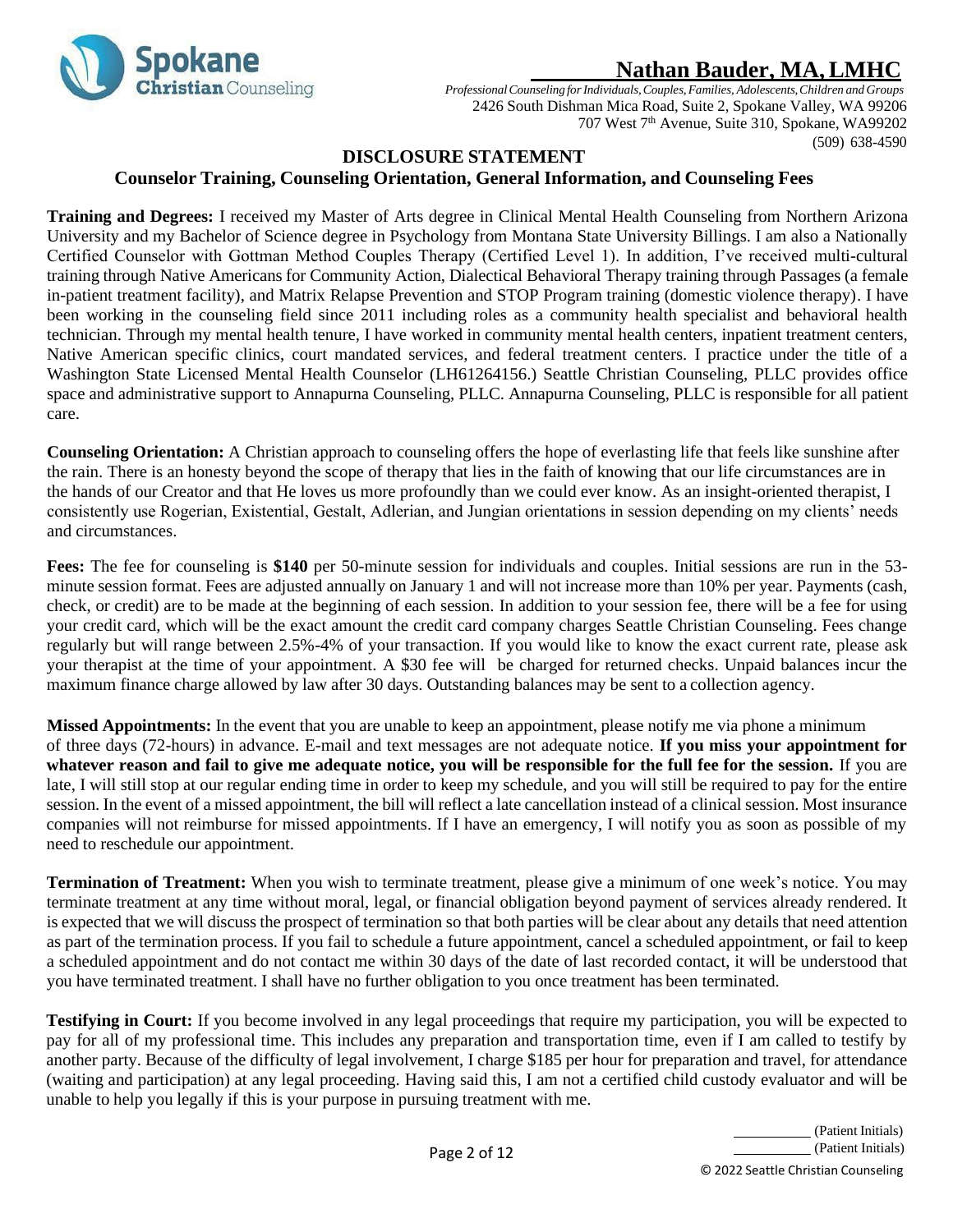

*ProfessionalCounseling forIndividuals,Couples,Families, Adolescents,Children and Groups* 2426 South Dishman Mica Road, Suite 2, Spokane Valley, WA 99206 707 West 7<sup>th</sup> Avenue, Suite 310, Spokane, WA99202 (509) 638-4590

**Choosing a Counselor:** You have the right to choose a counselor who best suits your needs and purposes. You may seek a second opinion from another mental health practitioner or may terminate therapy at any time.

**State Mandated Disclosure:** I have broad discretion to release any information that I deem relevant in situations where I believe my patient or others to be at risk of physical harm, physical or sexual abuse, molestation, or severe neglect.

**Consultations:** I regularly consult with other professionals regarding patients with whom I am working. This allows me to gain other perspectives and ideas about how to better help you reach your goals. These consultations are conducted in such a way that confidentiality is maintained.

**State Registration:** Therapists practicing psychotherapy for a fee must be registered or certified with the Department of Health for the protection of the public health and safety. Registration of an individual with the department does not include recognition of any practice standards, nor does it necessarily imply the effectiveness of any treatment. The purpose of the Counselor Credentialing Act (Chapter 18.19 RCW) is (a) to provide protection for public health and safety, and (b) to empower the citizens of the State of Washington by providing a complaint process against those counselors who commit acts of unprofessional conduct.

**Unprofessional Conduct:** The brochure titled "Counseling or Hypnotherapy Patients" lists ways in which counselors may work in an unprofessional manner. If you suspect that my conduct has been unprofessional in any way, please contact the Department of Health at the following address and phone number:

> Department of Health, Counselor Programs PO Box 47869 Olympia WA 98504-7869 (360) 664-9098

**Contacting Me by Phone:** You may leave me a voice message at **(406) 381-2071**. I check this message periodically and will typically return you call within 24 hours. Please limit your phone conversation needs to appointment scheduling and emergencies.

**Emergencies:** If you are in an emergency situation and cannot reach me, please call one of the following numbers for help:

General Emergencies: 911

Crisis Clinic: (800) 244-5767 or (206) 461-3222

I have read and understand the information present in this form.

Date:

Date:

Date:

Patient Signature

Patient Signature

Nathan Bauder, MA, LMHC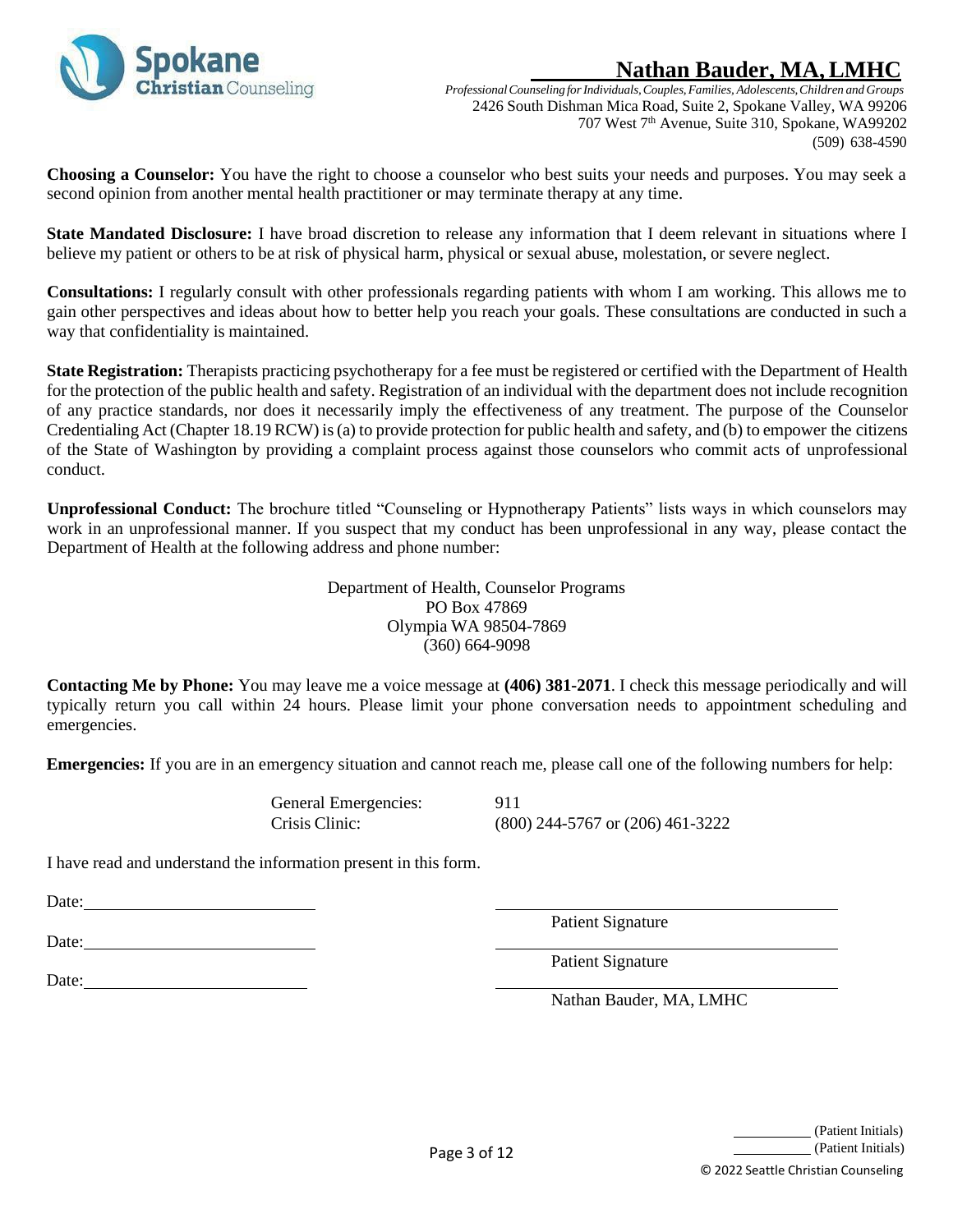

*ProfessionalCounseling forIndividuals,Couples,Families, Adolescents,Children and Groups* 2426 South Dishman Mica Road, Suite 2, Spokane Valley, WA 99206 707 West 7<sup>th</sup> Avenue, Suite 310, Spokane, WA99202 (509) 638-4590

#### **HIPAA COMPLIANCE NOTICE OF PRIVACY PRACTICES**

<span id="page-3-0"></span>**This notice describes how medical information about you may be used and disclosed, and how you can get access to this information. This information will include Protected Health Information (PHI), as that term is defined in privacy regulations issued by the United States Department of Health and Human Services pursuant to the Health Insurance Portability and Accountability Act of 1996 ("HIPAA") and, as applicable, RCW Chapter 70.02 entitled "Medical Records - Health Care Access and Disclosure." Please review it carefully.**

We respect your privacy. We understand that your personal health information is very sensitive. We will not disclose your information to others unless you tell us to do so, or unless the law authorizes or requires us to do so. The law protectsthe privacy of the health information we create and obtain in providing our care and services to you. For example, your protected health information includes your symptoms, test results, diagnoses, treatments, health information from other providers, and billing and payment information relating to these services. Federal and state law allows us to use and disclose your protected health information for purposes of treatment and health care operations. State law requires us to get your authorization to disclose this information for payment purposes.

### **Protected Health Information:**

*Protected health information* means individually identifiable health information:

- Transmitted by electronic media.
- Maintained in any medium described in the definition of electronic media;or
- Transmitted or maintained in any other form or medium.

#### **Examples of Use and Disclosures of Protected Health Information for Treatment, Payment, and Health Operations**

#### **For treatment:**

- Information obtained by a nurse, physician, clinical psychologist, MSW, therapist, or other member of our health care team will be recorded in your medical record and used to help decide what care may be right foryou.
- We may also provide information to others providing you care. This will help them stay informed about your care.

#### **For payment:**

• In Washington State, written patient permission is required to use or disclose PHI for payment purposes, including to your health insurance plan. We will have you sign another form Assignment of Benefits or similar form for this purpose (RCW 70.02.030(6)). Health plans need information from us about your medical care. Information provided to health plans may include your diagnosis, procedures performed, or recommended care.

#### **For health care operations:**

- We use your medical records to assess quality and improve services.
- We may use and disclose medical records to review the qualifications and performance of our health care providersand to train ourstaff.
- We may contact you to remind you about appointments and give you information about treatment alternatives or other health-related benefits and services.
- We may use and disclose your information to conduct or arrange for services, including medical quality review by your health plan. accounting, legal, risk management, and insurance services. audit functions, including fraud and abuse detection and compliance programs.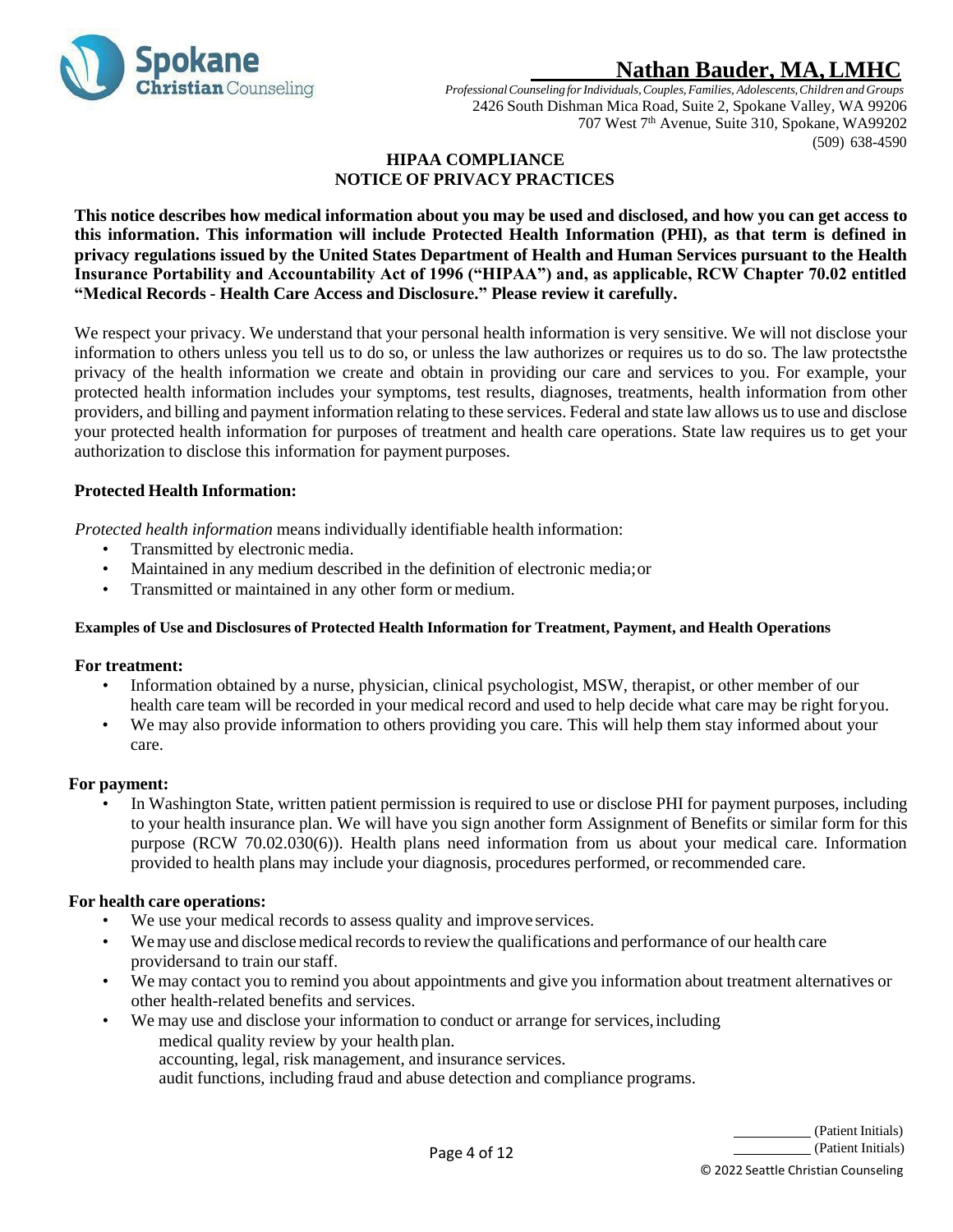

*ProfessionalCounseling forIndividuals,Couples,Families, Adolescents,Children and Groups* 2426 South Dishman Mica Road, Suite 2, Spokane Valley, WA 99206 707 West 7<sup>th</sup> Avenue, Suite 310, Spokane, WA99202 (509) 638-4590

## **YOUR HEALTH INFORMATION RIGHTS**

<span id="page-4-0"></span>The health and billing records we create, and store are the property of health care provider. The protected health information in it, however, generally belongs to you. You have a right to:

- Receive, read, and ask questions about this Notice.
- Ask us to restrict certain uses and disclosures. You must deliver this request in writing to us. We are not required to grant the request. But we will comply with any request granted.
- Request and receive from us a paper copy of the most current Notice of Privacy Practices for Protected Health Information ("Notice").
- Request that you be allowed to see and get a copy of your protected health information. You may make this request in writing. We have a form available for this type of request.
- Have us review a denial of access to your health information—except in certain circumstances.
- Ask us to change your health information. You may give us this request in writing. You may write a statement of disagreement if your request is denied. It will be stored in your medical record and included with any release of your records.
- When you request, we will give you a list of disclosures of your health information. The list will not include disclosures to third-party payors. You may receive this information without charge once every 12 months. We will notify you of the cost involved if you request this information more than once in 12months.
- Ask that your health information be given to you by another means or at another location. Please sign, date, and give us your request in writing.
- Cancel prior authorizations to use or disclose health information by giving us a written revocation. Your revocation does not affect information that has already been released. It also does not affect any action taken before we have it. Sometimes, you cannot cancel an authorization if its purpose were to obtain insurance.

For help with these rights during normal business hours, please contact our Privacy Officer:

Nathan Bauder, MA, LMHC

707 West 7<sup>th</sup> Avenue, Suite 310 Spokane, WA 99202 Tel: (509) 638-4590

### **Psychotherapy Notes:**

Notes recorded (in any medium) by a health care provider who is a mental health professional documenting or analyzing the contents of a conversation during a private counseling session or a group, joint, or family counseling session and that are separated from the rest of the individual's medical record. *Psychotherapy notes* excludes medication prescription and monitoring, counseling session start and stop times, the modalities and frequencies of treatment furnished, results of clinical tests, and any summary of the following items: diagnosis, functional status, the treatment plan, symptoms, prognosis, and progress to date. An authorization to use or disclose psychotherapy notes is required except if used by the originator of the notes for treatment, to a person or persons reasonably able to prevent or lessen the threat (including the target of the threat), if the originator believes in good faith that the use or disclosure is necessary to prevent or lessen a serious and imminent threat to the health or safety of a person or the public, if the notes are to be used in the course of training students, trainees or practitioners in mental health; to defend a legal action or any other legal proceeding brought forth by the patient; when used by a medical examiner or coroner; for health oversight activities of the originator; or when required by law.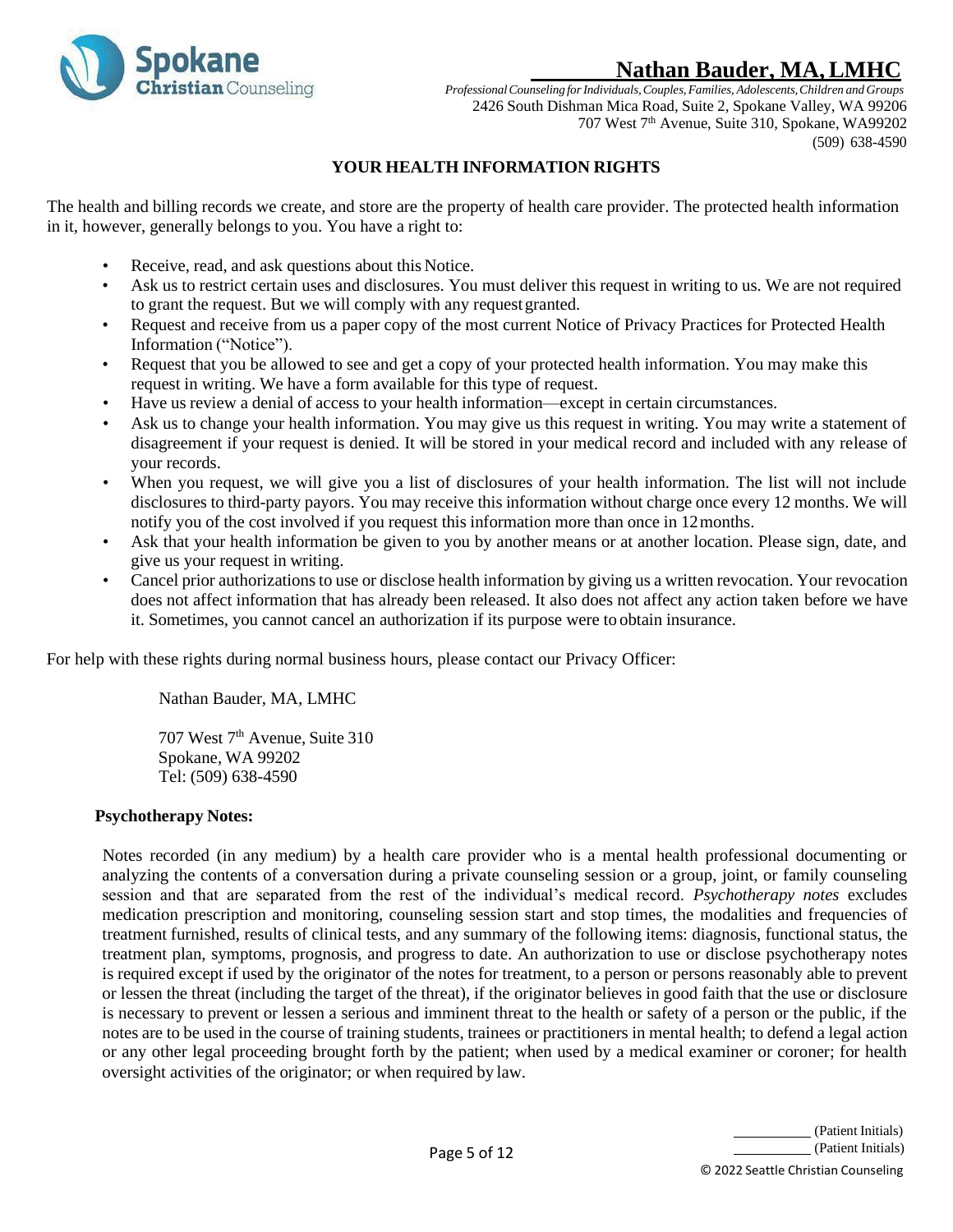

*ProfessionalCounseling forIndividuals,Couples,Families, Adolescents,Children and Groups* 2426 South Dishman Mica Road, Suite 2, Spokane Valley, WA 99206 707 West 7<sup>th</sup> Avenue, Suite 310, Spokane, WA99202 (509) 638-4590

### **OUR RESPONSIBILITIES**

#### <span id="page-5-0"></span>**We are required to:**

- Keep your protected health information private.
- Give you this Notice.
- Follow the terms of this Notice.

We have the right to change our practices regarding the protected health information we maintain. If we make changes, we will update this Notice. You may receive the most recent copy of this Notice by calling and asking for it or by visiting our office or medical records department to pick one up.

#### **To Ask for Help or Complain**

If you have questions, want more information, or want to report a problem about the handling of your protected health information, you may contact our Privacy Officer at the above address.

If you believe your privacy rights have been violated, you may discuss your concerns with the Privacy Officer. You may send a written complaint to the Washington State Department of Health at:

510 4<sup>th</sup> Avenue W, Suite 404 Seattle, WA 98119

You may also file a complaint with the U.S. Secretary of Health and Human Services.

We respect your right to file a complaint with us or with the U.S. Secretary of Health and Human Services. If you complain, we will not retaliate against you.

#### **Other Disclosures and Uses of Protected Health Information**

Notification of Family and Others:

Unless you object, we may release health information about you to a friend or family member who is involved in your medical care. We may also give information to someone who helps pay for your care. We may tell your family or friends your condition and that you are in a hospital. This would be limited to your name and general health condition (for example, "critical," "poor," "fair," "good" or similar statements). In addition, we may disclose health information about you to assist in disaster relief efforts.

You have the right to object to this use or disclosure of your information. If you object, we will not use or disclose it.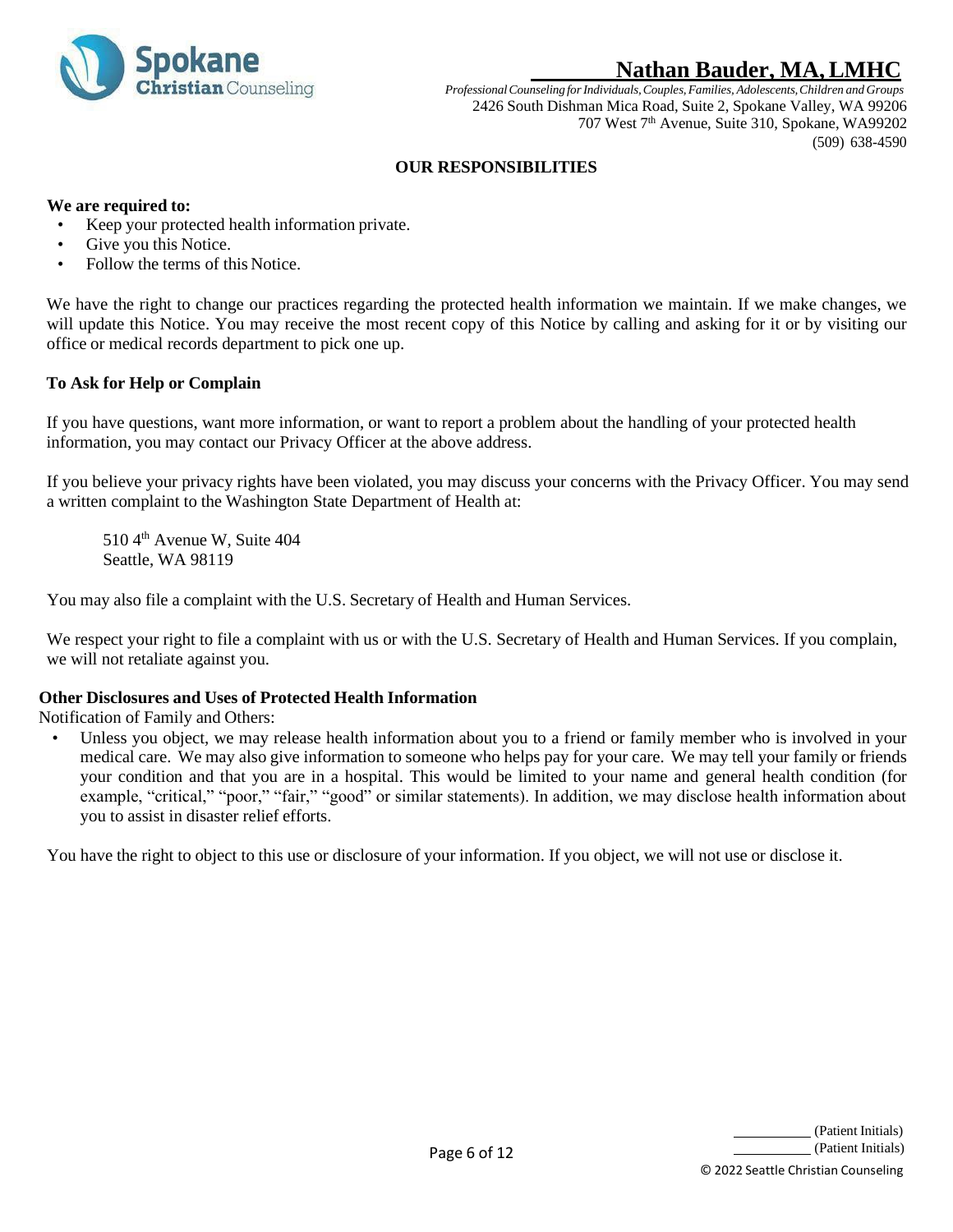

*ProfessionalCounseling forIndividuals,Couples,Families, Adolescents,Children and Groups* 2426 South Dishman Mica Road, Suite 2, Spokane Valley, WA 99206 707 West 7<sup>th</sup> Avenue, Suite 310, Spokane, WA99202 (509) 638-4590

#### **We may use and disclose your protected health information without your authorization as follows:**

- **With Medical Researchers—if the research has been approved and has policies to protect the privacy of your** health information. We may also share information with medical researchers preparing to conduct a research project.
- **To the Food and Drug Administration (FDA)** relating to problems with food, supplements, and products.
- **To Comply with Workers' Compensation Laws -** if you make a workers' compensation claim.
- **For Public Health and Safety Purposes as Allowed or Required by Law:**
	- to prevent or reduce a serious, immediate threat to the health or safety of a person or the public.
	- to public health or legal authorities
	- to protect public health and safety
	- to prevent or control disease, injury, or disability
	- to report vital statistics such as births or deaths.
- **To Report Suspected Abuse or Neglect** to public authorities.
- **To Correctional Institutions** if you are in jail or prison, as necessary for your health and the health and safety of others.
- **For Law Enforcement Purposes**such as when we receive a subpoena, court order, or other legal process, or you are the victim of a crime.
- **ForHealth and SafetyOversight Activities**. For example, wemay share health information with the Department of Health.
- **For Disaster Relief Purposes**. For example, we may share health information with disaster relief agencies to assist in notification of your condition to family or others.
- **For Work-Related Conditions That Could Affect Employee Health**. For example, an employer may ask us to assess health risks on a jobsite.
- **To the Military Authorities of U.S. and Foreign Military Personnel**. For example, the law may require us to provide information necessary to a militarymission.
- **In the Course of Judicial/Administrative Proceedings** at your request, or as directed by a subpoena or court order.
- **For SpecializedGovernment Functions**. For example, we may share information for national security purposes.
- **To Coroners, Medical Examiners, Funeral Directors**. We may disclose PHI to a coroner or medical examiner to identify a deceased person and determine the cause of death. In addition, we may disclose PHI to funeral directors, as authorized by law, so that they may carry out their jobs.
- **Organ and Tissue Donations**. If you are an organ donor, we may use or disclose PHI to organizations that help procure, locate, and transplant organs in order to facilitate an organ, eye or tissue donation andtransplantation.
- **Incidental Disclosures**. We may use or disclose PHI incident to a use or disclosure permitted by the HIPAA Privacy Rule so long as we have reasonably safeguarded against such incidental uses and disclosures and have limited them to the minimum necessary information.
- **Limited Data Set Disclosures**. We may use or disclose a limited data set (PHI that has certain identifying information removed) for purposes of research, public health, or health care operations. This information may only be disclosed for research, public health, and health care operations purposes. The person receiving the information must sign an agreement to protect the information.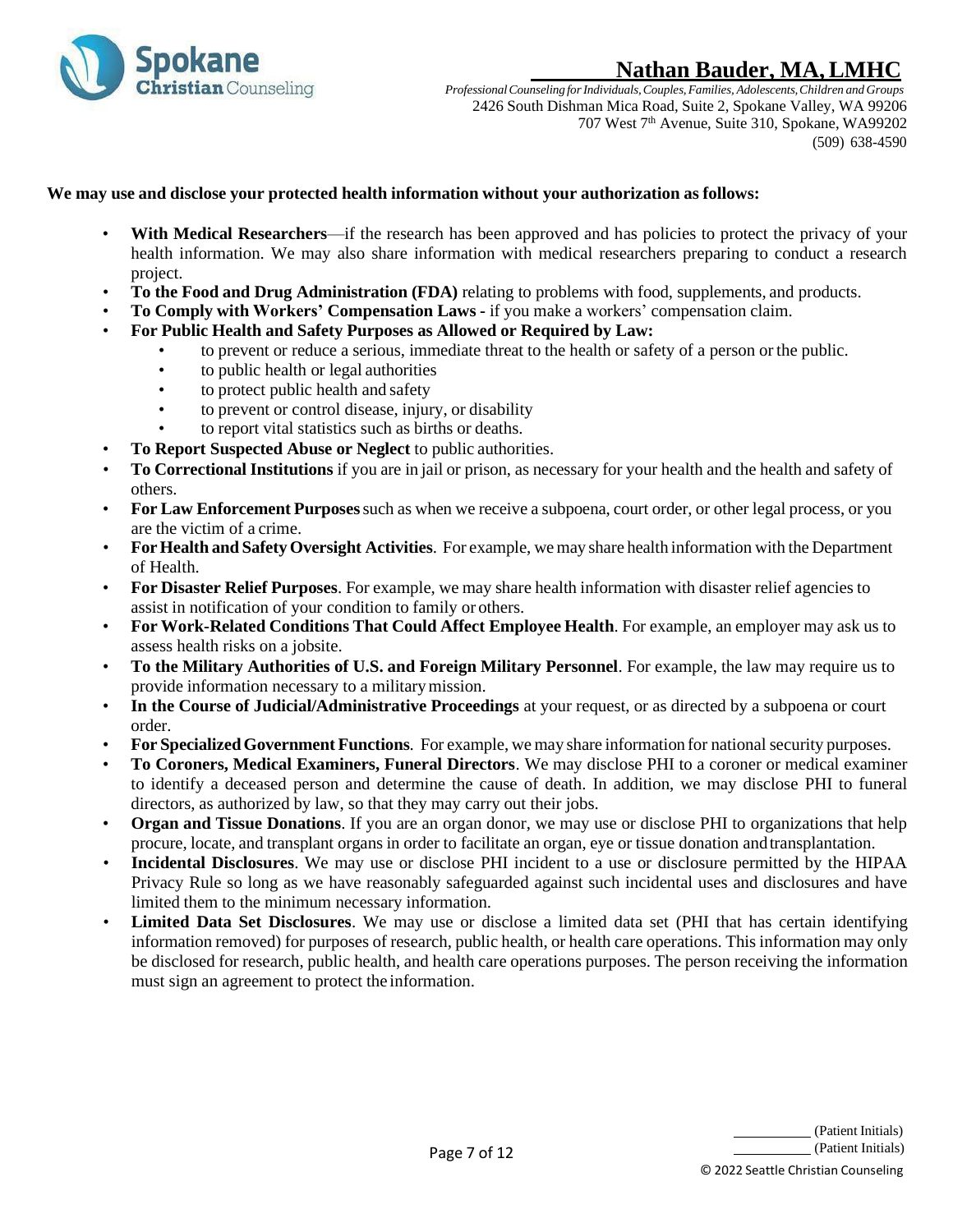

*ProfessionalCounseling forIndividuals,Couples,Families, Adolescents,Children and Groups* 2426 South Dishman Mica Road, Suite 2, Spokane Valley, WA 99206 707 West 7<sup>th</sup> Avenue, Suite 310, Spokane, WA99202 (509) 638-4590

### **SPECIAL AUTHORIZATIONS**

<span id="page-7-0"></span>Certain federal and state laws that provide special protections for certain kinds of personal health information call for specific authorizations from you to use or disclose information. When your personal health information falls under these special protections, we will contact you to secure the required authorizations to comply with federal and state laws such as:

- Uniform Health Care Information Act (RCW 70.02)
- Sexually Transmitted Diseases (RCW 70.24.105)
- Drug and Alcohol Abuse Treatment Records (RCW 70.96A.150)
- Mental Health Services for Minors (RCW 71.05.390-690)
- Communicable and Certain Other Diseases Confidentiality (WAC 246-100-016)
- Confidentiality of Alcohol and Drug Abuse Patients (42 CFR Part 2)

If we need your health information for any other reason that has not been described in this notice, we will ask for your written authorization before using or disclosing any identifiable health information about you. Most important, if you choose to sign an authorization to disclose information, you can revoke that authorization at a later time to stop any future use and disclosure.

### **Other Uses and Disclosures of Protected Health Information**

Uses and disclosures not in this Notice will be made only as allowed or required by law or with your written authorization.

**Effective Date:** , 20

#### **ACKNOWLEDGMENT OF RECEIPT OF NOTICE OF PRIVACY PRACTICES AND FINANCIAL AGREEMENT**

(Pursuant to the Health Insurance Portability and Accountability Act of 1996 (HIPAA) and RCW 70.02.120)

**Nathan Bauder** keeps a record of the health care services we provide you. You may ask to see and copy that record. You may also ask to correct that record. We will not disclose your record to others unless you direct us to do so or unless the law authorizes or compels us to do so. You may see your record or get more information about it by contacting our Privacy Officer. Written requests should be made to the Privacy Officer at the following address:

Nathan Bauder, MA, LMHC

707 West 7<sup>th</sup> Avenue, Suite 310 Spokane, WA 99202 Tel: (509) 265-7974

Our **Notice of Privacy Practices** describes in more detail how your health information may be used and disclosed, and how you can access your information.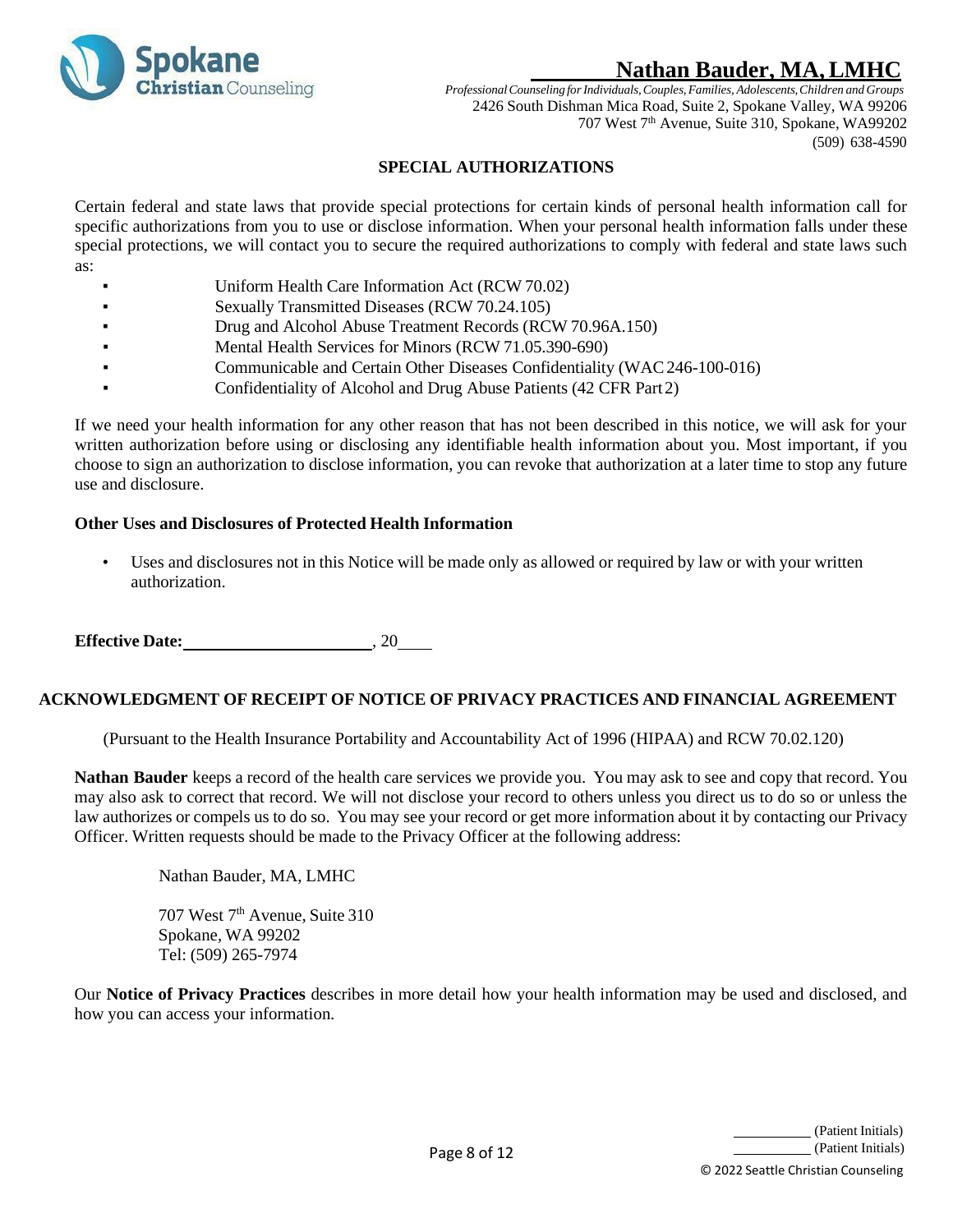

*ProfessionalCounseling forIndividuals,Couples,Families, Adolescents,Children and Groups* 2426 South Dishman Mica Road, Suite 2, Spokane Valley, WA 99206 707 West 7<sup>th</sup> Avenue, Suite 310, Spokane, WA99202 (509) 638-4590

## **ONLINE THERAPY INFORMED CONSENT-PART 1**

<https://doxy.me/nathanb>

<span id="page-8-0"></span>I hereby consent to engaging in telemedicine (also referred to as online therapy) with Nathan Bauder for psychotherapy services. I understand that "telemedicine" includes the practice of health care delivery, diagnosis, consultation, treatment, transfer of medical data, and education using interactive audio, video, or data communications.I understand that telemedicine also involves the communication of my medical/mental health information, both orally and visually, to health care practitioners located in Washington or outside of Washington.

### **I understand that I have the following rights with respect to telemedicine:**

I have the right to withhold or withdraw consent at any time without affecting my right to future care or treatment; nor risking the loss or withdrawal of any program benefits to which I would otherwise be entitled.

The laws that protect the confidentiality of my medical information also apply to telemedicine. As such, I understand that the information disclosed by me during my therapy is generally confidential. However, there are both mandatory and permissive exceptions to confidentiality, including, but not limited to reporting child, elder, and dependent adult abuse; expressed threats of violence towards an ascertainable victim or myself; and where I make my mental or emotional state an issue in a legal proceeding. This information is detailed in the Notice of Privacy Practices that I received. I also understand that the dissemination of any personally identifiable images or information from the telemedicine interaction to researchers or other entities shall not occur without my written consent.

I accept that telemedicine does not provide emergency services. During our first session, Nathan Bauder and I will discuss an emergency response plan. If I am experiencing an emergency, I understand that I can call 911 or proceed to the nearest hospital emergency room for help. If I am having suicidal thoughts or making plans to harm myself, I can call the National Suicide Prevention Lifeline at 1-800-273-TALK (8255) for free 24-hour hotline support.

I understand that I have a right to access my medical information and copies of medical records in accordance with Washington and Washington law.

I understand that I may benefit from telemedicine, but that results cannot be guaranteed or assured. Advantages of telemedicine include but are not limited to increased access to a broader range or providers, elimination of transportation concerns such as access and cost, easier access for clients whose concerns around travel/anxiety/interaction would have prevented their access to services, reduced risk for medically fragile clients, increased comfort, and familiarity for clients in their ownenvironments.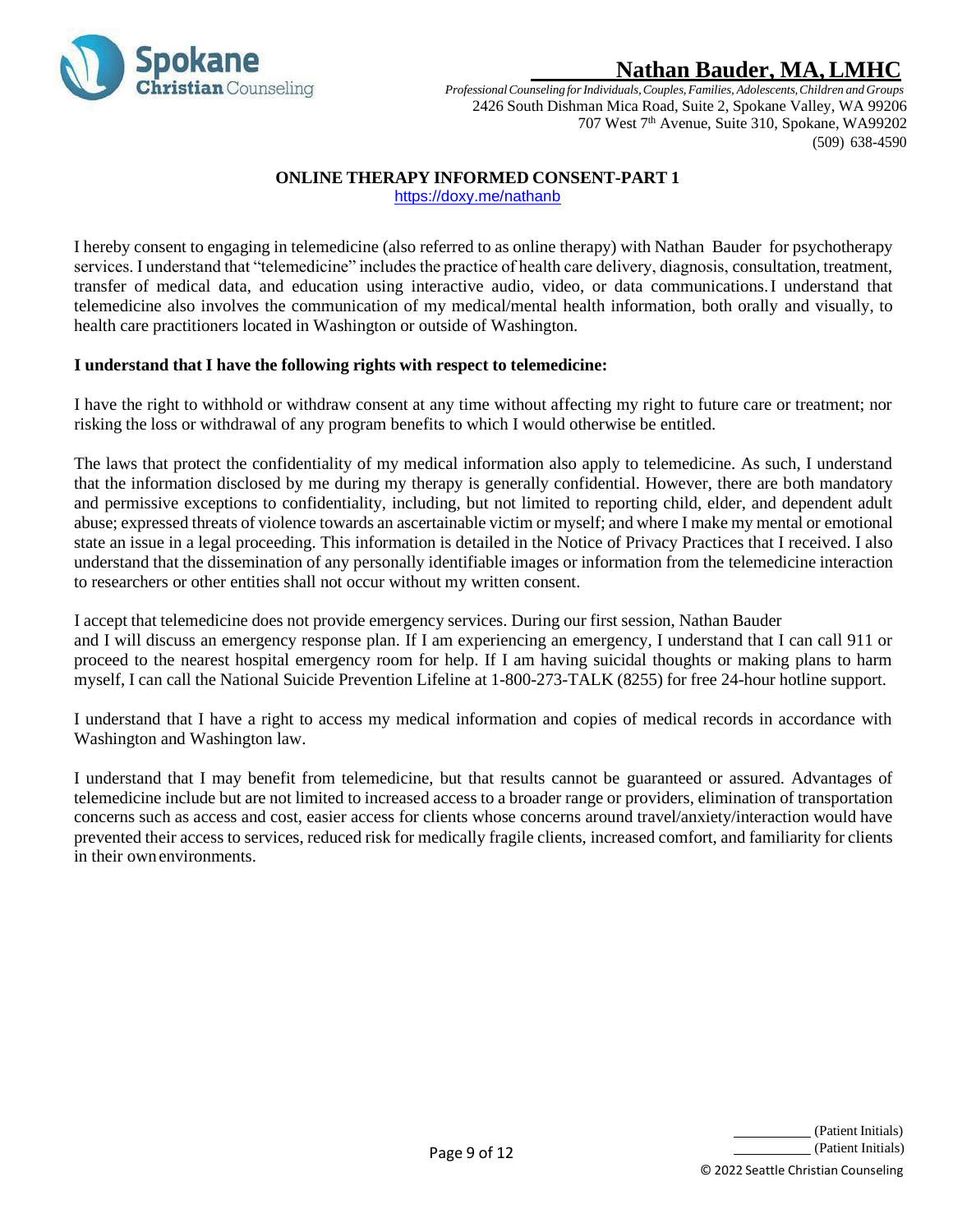

*ProfessionalCounseling forIndividuals,Couples,Families, Adolescents,Children and Groups* 2426 South Dishman Mica Road, Suite 2, Spokane Valley, WA 99206 707 West 7<sup>th</sup> Avenue, Suite 310, Spokane, WA99202 (509) 638-4590

## **ONLINE THERAPY INFORMED CONSENT PART-2**

<https://doxy.me/nathanb>

<span id="page-9-0"></span>I understand that telemedicine-based services and care may not be as complete as face-to-face services. I also understand that if my psychotherapist believes I would be better served by another form of psychotherapeutic services (e.g., face-to-face services) I will be referred to a psychotherapist who can provide such services in my area. Finally, I understand that there are potential risks and benefits associated with any form of psychotherapy, and that despite my efforts and the efforts of my psychotherapist, my condition may not be improved, and in some cases, may even get worse.

I understand that there are technological risks specific to telemedicine, including, but not limited to, the possibility, despite reasonable efforts on the part of my psychotherapist, that: the transmission of my medical information could be disrupted or distorted by technical failures; the transmission of my medical information could be interrupted by unauthorized persons; and/or the electronic storage of my medical information could be accessed by unauthorized persons. I understand that my risks of a privacy violation increase substantially when I enter information on a public access computer, use a computer that is on a shared network, allow a computer to "auto- remember" usernames and passwords, or use my work computer for personal communications; and that I am solely responsible for securing this end of our interaction.

#### **I understand that I am responsible for:**

- (1) Providing the necessary computer, telecommunications equipment for my telemedicine,
- (2) Personal security and or protection on my computer,
- (3) Location with sufficient lighting and privacy that is free from distractions or intrusions,
- (4) Reliable and secure high-speed internet connection.
- (5) Backup form of communication (handy and on record) if the internet connection fails.

After we connect, I will help my therapist complete a check-in to ascertain the immediate suitability of telemedicine by verifying my name, location, whether I am in a situation conducive to a private, uninterrupted session, and my readiness to proceed. I will maintain current local emergency contact information with my therapist.

### **I have read and understand the information provided above.**

Patient Name: Patient Signature: Patient Name: Patient Signature: Date: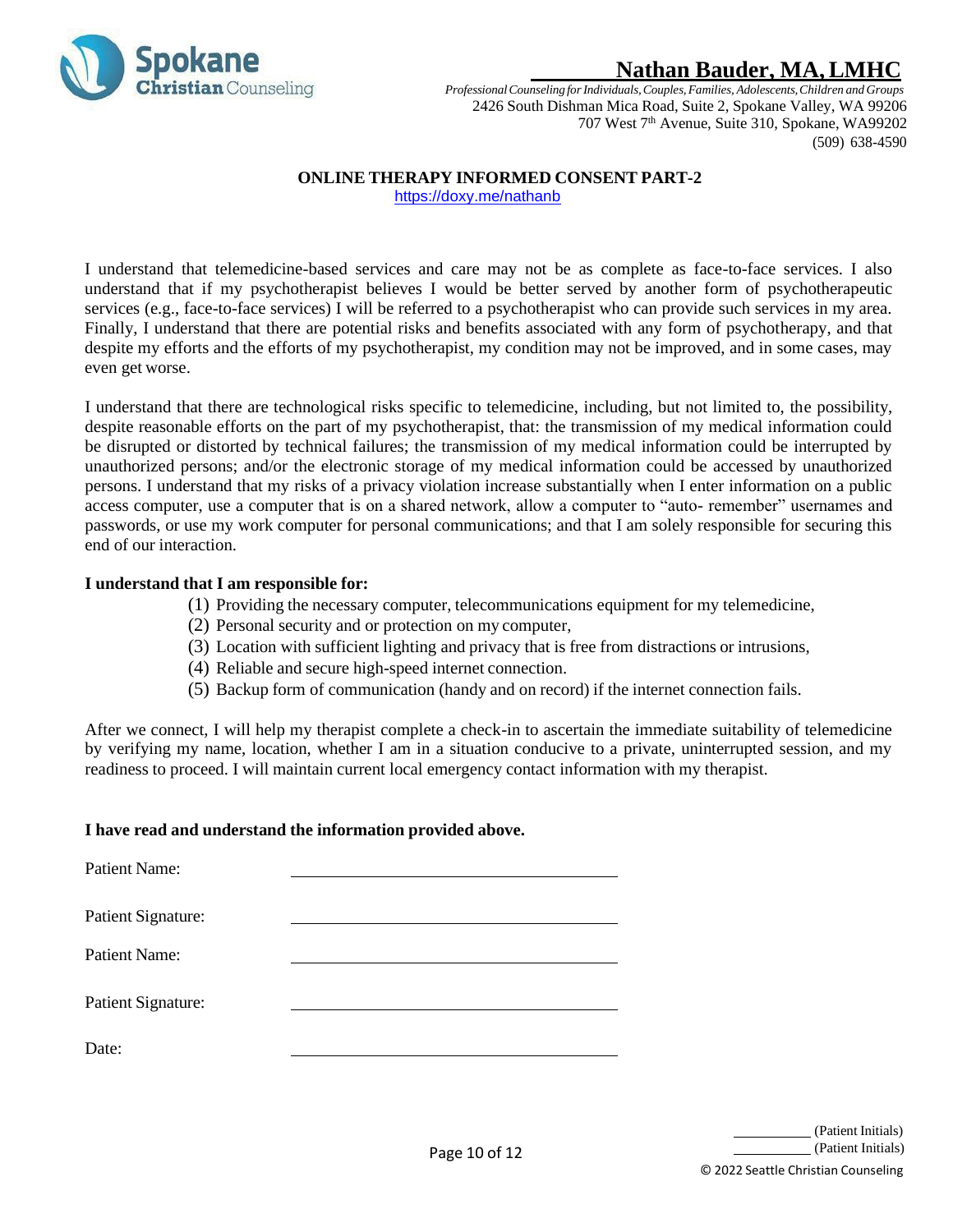

*ProfessionalCounseling forIndividuals,Couples,Families, Adolescents,Children and Groups* 2426 South Dishman Mica Road, Suite 2, Spokane Valley, WA 99206 707 West 7<sup>th</sup> Avenue, Suite 310, Spokane, WA99202 (509) 638-4590

### **PATIENT ACKNOWLEDGMENT**

#### <span id="page-10-0"></span>**BY MY SIGNATURE BELOW I ACKNOWLEDGE RECEIPT OF THE NOTICE OF PRIVACY PRACTICES.**

**VERIFICATION OF MEDICAL CONSENT:** I, the undersigned, hereby agree and consent to the plan of care proposed to me by the Covered Entity. I understand that I, or my authorized representative, have the right to decide whether to accept or refuse medical care. I will ask for any information I want to have about my medical care and will make my wishes known to the Covered Entity and/or its staff. The Covered Entity shall not be liable for the acts or omissions of others.

**AUTHORIZATION TO RELEASE INFORMATION – IF APPLICABLE:** I, the undersigned, hereby authorize the Covered Entity and/or its staff, to the extent required to assure payment, to disclose any diagnosis and pertinent medical information to a designated person, corporation, governmental agency or third party payer which is liable to the Covered Entity for the Covered Entity's charges or who may be responsible for determining the necessity, appropriateness, or amount related to the Covered Entity's treatment or charges, including medical service companies, insurance companies, workmen's compensation carriers, Social Security Administration, intermediaries, and the State Department of Health and Human Services when the patient is a Medicaid or Medicare recipient. This consent shall expire upon final payment relative to my care.

#### **FINANCIAL AGREEMENT:**

**PRIVATE PAY:** I, the undersigned, hereby agree, whether signing as agent or as a patient, to be financially responsible to the Covered Entity for all charges not paid by insurance. I understand this amount is due at the beginning of the session.

**INSURANCE COVERAGE – IF APPLICABLE:** I certify that the information given to me in applying for payment under government or private insurance is correct. I hereby assign payment directly to the Covered Entity for benefits otherwise payable to me. Any portion of charges not paid by the insurance company will be billed to me and is then due and payable within thirty (30) days of invoice. I understand the Covered Entity will verify my insurance coverage but that this does not guarantee payment by the insurance company and I will be responsible for all non-covered charges. I understand that it is my responsibility to determine the coverage limits of my insurance.

I understand a minimum monthly fee of 1% (annual rate of 12%) may be charged for late payment on all balances not covered by insurance. This is in addition to a charge for reasonable attorney fees, court costs, and collection agency expenses incurred to collect the amount due.

Patient or legally authorized individual signature Date

Printed name if signed on behalf of the patient **Relationship** 

Patient or legally authorized individual signature Date

Printed name if signed on behalf of the patient Relationship

(parent, legal guardian, personal representative)

(parent, legal guardian, personal representative)